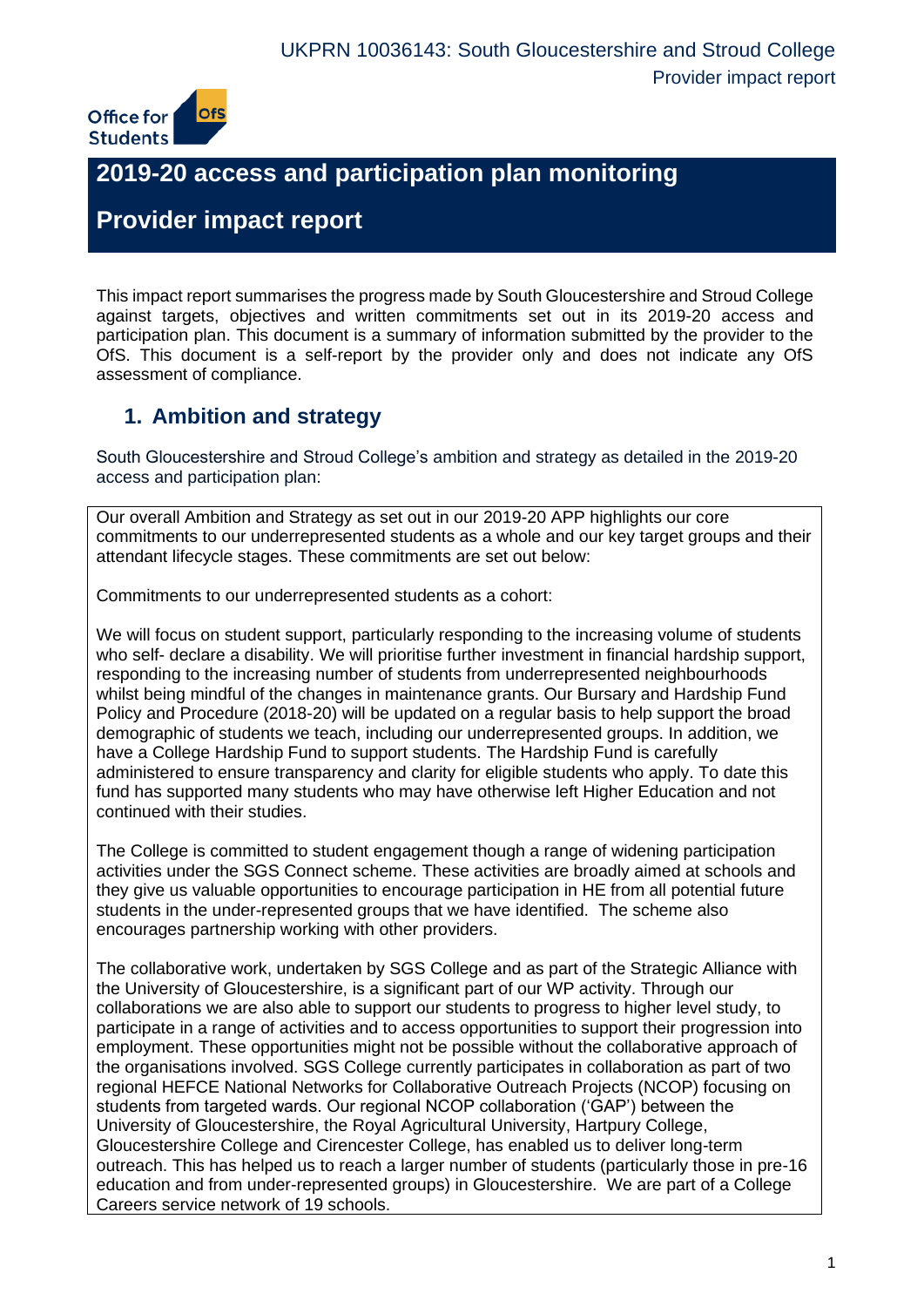SGS College is also in partnership with UWE, the University of Bristol, City of Bristol College, St Brendan's Sixth Form College and South Bristol Youth on the Bristol National Collaborative Outreach Programme 'Future Quest'. This involves joint collaboration to provide a range of activities, including team and confidence-building activities, communication building activities, cultural activities, university visits and subject/career tasters, to engage young people (aged 11-18). Our onsite dedicated Future Quest Co-ordinator works with our Level 3 students from POLAR3 Q1 (a key under-represented group identified in this plan) and also with 27 schools throughout Bristol, hosting events such as Speakers Trust and psychometric profiling. The College has also taken the lead on the Future Quest Sports programme. The project has funded the appointment of a Future Quest Sports Co-ordinator based at our WISE Campus. This programme aims to enlighten students into the different career possibilities in sport and the educational routes available to succeed into their career choice.

As a College we have long recognised the importance of facilitating our Higher Education students to connect with and inspire younger students and those from low participation areas and non-traditional entry points. From academic year 2018-19, the College SGS will establish a range of Student Mentor posts drawn from a variety of subject areas, including sport and the creative/performing arts sectors. It is hoped that applications for the Mentor positions will be representative of the wide spectrum of our student body. The Mentors will work alongside students in local Schools and Further Education Colleges, providing study support and a 'line of sight' into studying at higher levels. The mentors will work towards raising the aspirations, confidence levels, core skills and knowledge of younger students. Mentors will also provide signposted information regarding different routes into Higher Education. We have recently developed a Bridging Strategy (for full implementation 2018-19) which although aimed at our wider student demographic (by supporting all students transitioning from Level 3-4; 4-5; 5-6), has been devised (where appropriate) with some of our under-represented groups in mind (e.g. Mature students).

We are committed to ensuring that our WP activities show evidence of continuous improvement. This will continue to be evaluated and monitored via various HE Quality processes. The monitoring and reporting responsibility for Widening Participation is the responsibility of the College's Widening Participation and Retention Group (WPRG). The targets as set out in this APP will be reviewed in these biannual meetings as a formal agenda point and our ambitions and goals assessed as a result. The WPRG reports to the College's Safeguarding, Equality, Diversity and Wellbeing Group and the Assistant Principal for Higher Education and 19+ will oversee all progress and produce reports to feedback to the College's Further Education Corporation both on impact measures and progress made against our milestones.

Collaborative work with the Strategic Alliance and schools will be reported back via the same group structure. Alliance work is also monitored and reported through structured meetings with the University of Gloucestershire and Annual Partnership reporting.

The College's Annual Review (Self Evaluation Document, SED) is a critical document that reports outcomes and analysis of quantitative and qualitative data (from SGS College student surveys and NSS data) against key performance indicators. This is captured through a range of activity including individual Course Enhancement Reviews (CERs). The Annual Review is reviewed by our Higher Education Steering Group and

approved by the College's Governing Body. The Widening Participation and Retention Group (WPRG), HE Steering Group and termly Course Boards (renamed Course Reviews for 2017- 18) all have student representatives or the Lead Student Representative present.

This Plan was developed through consultation with our current higher education students. Meetings were sought with our Lead Course Representative and Class Representatives were asked to feedback on student-friendly versions of the Plan. In addition we surveyed 100 of our current students asking targeted questions relating to their motives for pursuing higher level studies. Moving forward the APP will be reviewed alongside the SPP and College policies and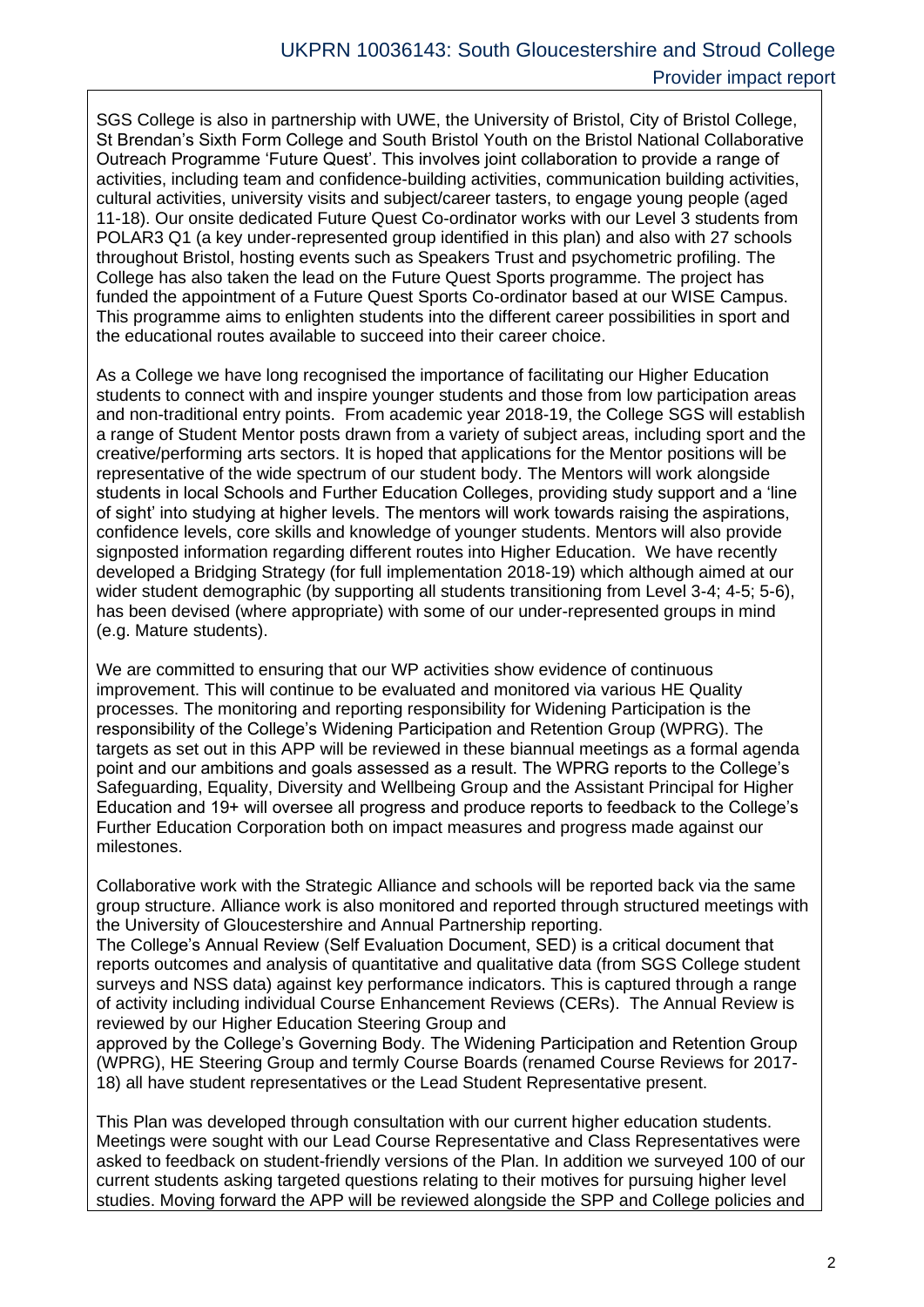procedures according to the strategy and mechanisms set out in our Students as Partners Strategy. The effectiveness of these feedback strategies will be reviewed.

Commitments to our key target groups and their attendant lifecycle stages:

#### Mature Students.

We acknowledge that mature students often face two general barriers in terms of accessing and succeeding at higher education level: finance and confidence. We recognise the complexities of managing family, work and life pressures and offer part-time study routes to those who are unable to engage with full-time study. Changes have been recently made to our Bursary and Hardship Fund Policy and Procedure (2018-20) to encourage participation from this group of students. Specific activities are in development (based on student feedback gathered from specialist subject areas) for 'soft' roll out in 2018-19. We are piloting this type of activity by establishing an annual Part-time Degree Event at our Bristol School of Art which is specifically targeted at mature students who are already studying one of our many FE parttimecourses. This event is also published to the wider public via a targeted social media campaign. Our Bridging Strategy and annual Employability Conference will further support this targeted demographic. We have also introduced additional level 3 adult courses that directly align to progression onto HE and aim to see an impact from that change in 2021. Our ambition is to increase our numbers of mature students from its current baseline (40% over the last two year cycle) to 45% in 2022-23. Incremental gains have been projected of steady 1% increases until this figure is reached.

#### Male Students

We anticipate that our extensive outreach activity in schools in combination with our HE Ambassadors scheme and Inspiring Futures (Student Mentors) scheme will continue to positively support a gradual, but continuous growth in the number of male students (including those from POLAR3 Q1) recruited at HE

level (including Level 6, where there is an identified recruitment gap) from an average of 40% (2016-18 figures) to 45% (2022-23). Via these mechanisms and the positive use of marketing materials we predict that we will see a gradual increase in male participation in 'non-traditional' subject areas (and female participation in those areas traditionally associated with male students). Evaluation of our progress towards these targets will be quantitative, through counting increased enrolments particularly in those identified 'cold spots' within our curriculum. Ongoing qualitative evaluation will focus our attention for further activity in marketing to appropriate groups internally (Level 3 to HE and Progression within HE to Level 6) and externally.

#### Black and Minority Ethnic (BAME)

It is also to be hoped that our outreach activities, HE Ambassadors scheme, Inspiring Futures scheme and use of positive marketing materials will encourage the participation of students identifying as BAME. Our ambition is to increase participation rates of BAME students in HE courses to reflect participation rates at FE,

from 8% (2017-18) to 14% by 2022-23. Another ambition is to diminish to zero any retention target gap we may identify through monitoring of student retention data (this has been identified in the past). Evaluation of our progress towards these targets will be quantitative, through counting increased enrolments particularly in those identified 'cold spots' within our curriculum. Ongoing qualitative evaluation will focus our attention for further activity in marketing to appropriate groups internally (Level 3 to HE and Progression within HE to Level 6) and externally. Qualitative information will be gathered via student surveys (internal SGS College surveys – First Impressions and End of Year, national surveys – NSS), and through the various opportunities to canvass applicants' and students' views in our collaborative, outreach and marketing activities.

Internal Progression from Level 3/ POLAR3 Quintile 1

SGS College has identified that internally progressing students are comparatively underrepresented on our HE courses. Currently 33% of our HE students have progressed from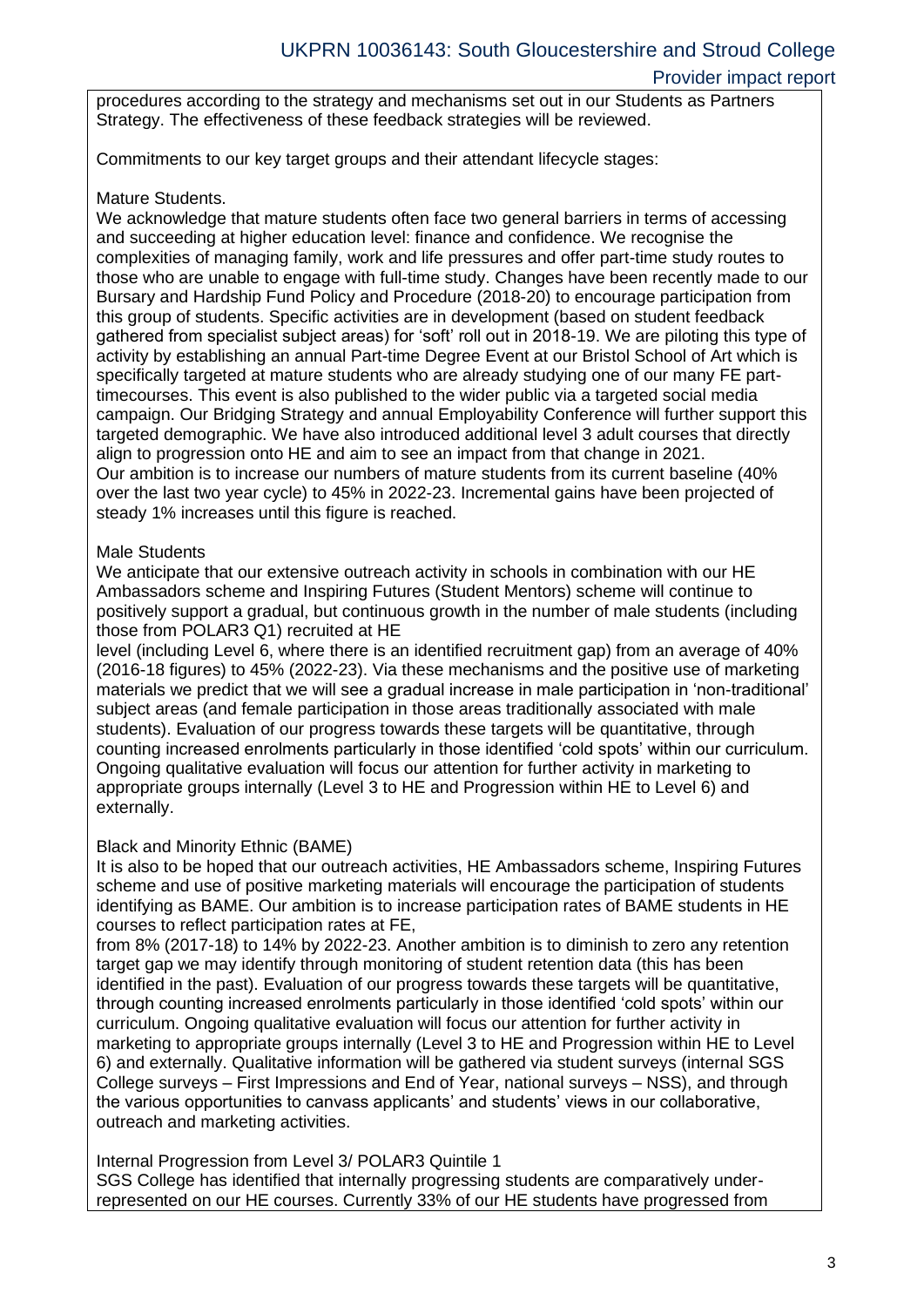### Provider impact report

Level 3 courses at SGS College, and it is our intention to increase this figure. Encouraging access to HE through internal progression will address the

numbers of students (from POLAR 3 Q1 postcodes).Overall 30% of our HE students (Levels 4, 5 and 6) are from POLAR3 Q1 postcodes, comparing well with the UK overall HE student figure of 11% (HESA 2016-17). Analysis shows that 27% of FE students at Level 3 at SGS College are from POLAR3 Q1 postcodes (2017-18), so our ambition must be to ensure that our HE figure remains at least representative of the College FE figure, and that these students are retained and succeed at their qualification. Our Future Quest Co-ordinator works directly with our Level 3 students from POLAR3 Q1 to encourage participation in higher level study and provide support for those who wish to discuss their educational choices and make UCAS applications. HE courses at SGS College are promoted to these students.

### Disabled Students

Our ambition is to sustain our current position of no gap between success rates of students declaring a disability or learning need and those not doing so. We intend to improve the initial advice and guidance that students can access ensuring that a clear and evolving support plan can be in place for each individual. Extra support is automatically made available to all our Level 3 students with a preidentified

disability who will attend our Level 3 Progression Day. We are committed to providing all students in receipt of DSA with an initial 1.1 Information, Advice and Guidance (IAG) meeting to ensure an appropriate support plan is in place. Further support is available for internally and externally progressing students with making a DSA application via our Learner Services. The College are also committed to subsidising the overall cost of the assessment, to reduce the financial burden on the student (as set out in our Bursary and Hardship Fund Policy and Procedure). Evaluation of this ambition will be measured through monitoring take-up of these services and the DSA grant and canvassing students' views about their ongoing experience via student surveys (internal SGS College surveys – First Impressions and End of Year, national surveys – NSS), and through the various opportunities to canvass applicants' and students' views in our collaborative, outreach and marketing activities.

#### Care Leavers

We offer a Care Leaver's Bursary (of £1000 per study year) awarded annually to students aged 18-21 (or beyond if being helped with education or training) who, immediately before turning 18, were under the care of a local authority or a health and social care trust and have evidence to support this status. In addition, young adult carers aged up to 25 with caring responsibilities and who can supply evidence of caring or looking after someone at home, may be entitled to an annual payment of £500 over the duration of a 2 or 3 year degree programme. Though our current cohort of care leavers is very small our ambition is to improve the participation of these students. Publicising the above bursary will contribute to this aim and the development of student support for HE students within SGS College will help retain these students.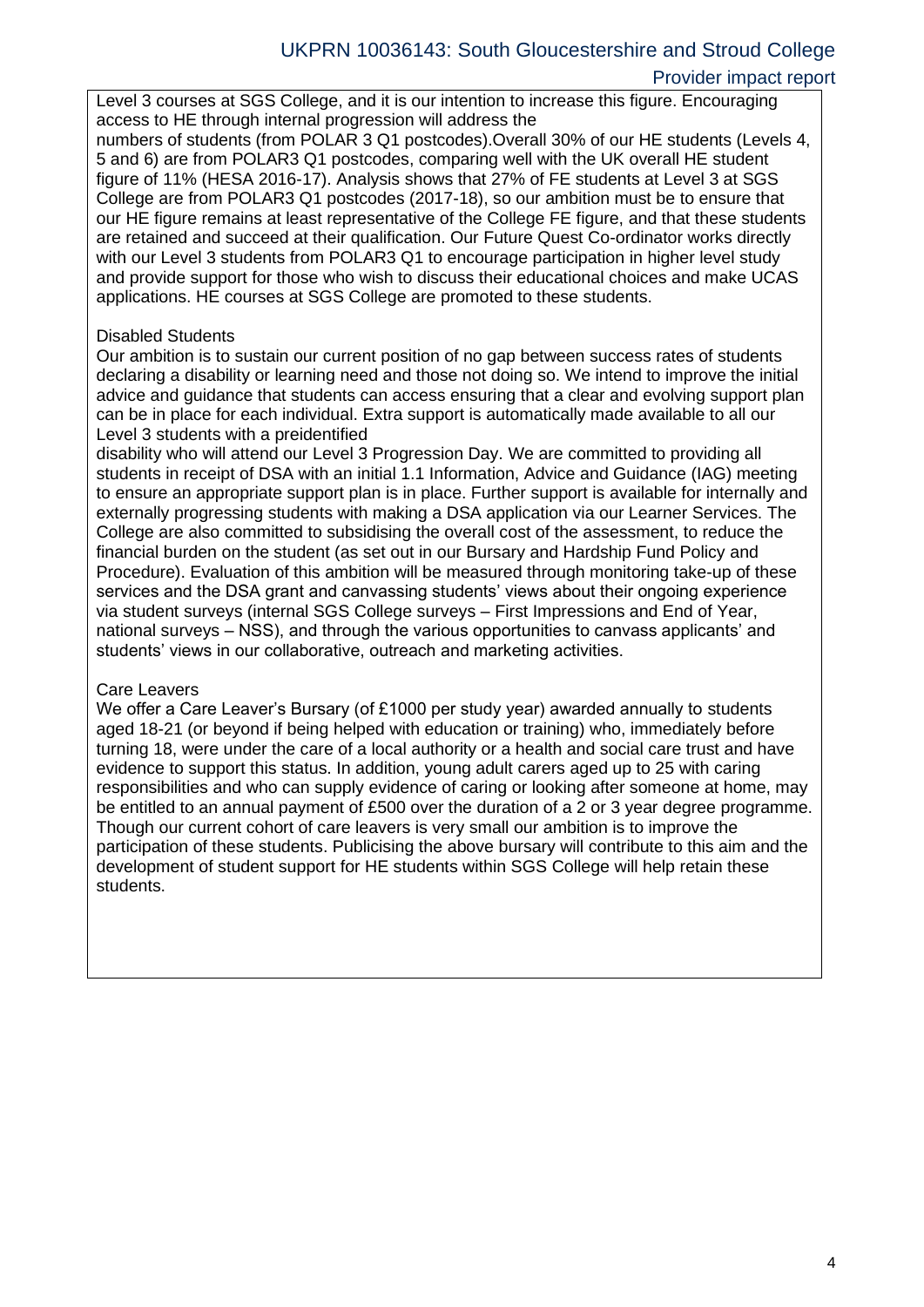## UKPRN 10036143: South Gloucestershire and Stroud College Provider impact report

## **2. Self-assessment of targets**

The tables that follow provide a self-assessment by South Gloucestershire and Stroud College of progress against the targets approved in its 2019-20 access and participation plan.

Please note the tables contain only a summary of target milestones approved in 2019-20 access and participation plans. Full information can be found in Table 8a - statistical targets and milestones and Table 8b -**Other milestones and targets** of South Gloucestershire and Stroud College's 2019-20 [access and participation plan.](https://www.officeforstudents.org.uk/advice-and-guidance/the-register/search-for-access-and-participation-plans/#/AccessPlans/)

Any optional commentary provided against the targets is given in [Annex B.](#page-10-0)

### <span id="page-4-0"></span>**Statistical targets and milestones**

| Reference<br><b>Number</b><br>(lifecycle)<br>stage) | <b>Description</b>                                                                                                                                                                                                                                      | <b>Baseline</b><br>year                                                           | <b>Baseline data</b> | 2018-19 milestone | 2019-20 milestone | <b>Units of</b><br>target                   | <b>Comparison</b><br>year | <b>Actual</b><br>performance<br>in comparison<br>year | <b>Target self-</b><br>assessment |
|-----------------------------------------------------|---------------------------------------------------------------------------------------------------------------------------------------------------------------------------------------------------------------------------------------------------------|-----------------------------------------------------------------------------------|----------------------|-------------------|-------------------|---------------------------------------------|---------------------------|-------------------------------------------------------|-----------------------------------|
| T16a_01<br>(Access)                                 | Maintain or increase recruitment of<br>proportion of mature students,<br>study mode PT or FT.                                                                                                                                                           | 2016-17                                                                           | 40%                  | 44%               | 45%               | Percentage                                  | 2019-20                   | 37                                                    | Limited<br>progress               |
| T16a_02<br>(Access)                                 | Increase recruitment of male<br>students into Higher Education,<br>through additional widening<br>participation activities and<br>enhanced bursary scheme.                                                                                              | 2017-18                                                                           | 40%                  | 43%               |                   | 44% Percentage                              | 2019-20                   | 45                                                    | Expected<br>progress              |
| T16a_03<br>(Access)                                 | Maintain above 10% BAME<br>participation on Higher Education<br>programmes.                                                                                                                                                                             | 2014-15                                                                           | 10%                  | 10%               | 10%               | Percentage                                  | 2019-20                   | 11                                                    | Expected<br>progress              |
| T16a_04<br>(Access)                                 | Facilitate progression from level 3<br>to undergraduate levelled<br>programmes. Priority target<br>groups could include low<br>participation neighbourhoods and<br>from non-traditional entry routes.                                                   | 2016-17                                                                           | 23.98%               | 24.5%             | 25%               | Percentage                                  | 2019-20                   | 41                                                    | Expected<br>progress              |
| T16a_05<br>(Student<br>success)                     | Continue to support students with<br>disabilities to complete their<br>studies and achieve success and<br>qualification aims equal to those<br>students without learning<br>difficulties and disabilities, through<br>additional HE Specialist Support. | Other<br>(please<br>give details<br>$\mathsf{I}$<br><b>Description</b><br>column) | <b>NA</b>            | <b>NA</b>         |                   | NA Percentage                               | 2019-20                   | 3                                                     | Expected<br>progress              |
| T16a_06<br>(Multiple)                               | Introduction of a annual careers<br>employability initiative, linking<br>students to progression routes<br>through mentoring scemes and<br>long term personal career<br>development.                                                                    | Other<br>(please<br>give details<br>in<br><b>Description</b><br>column)           | <b>NA</b>            | <b>NA</b>         |                   | N/A (see<br>NA description /<br>commentary) | 2019-20                   |                                                       | Expected<br>progress              |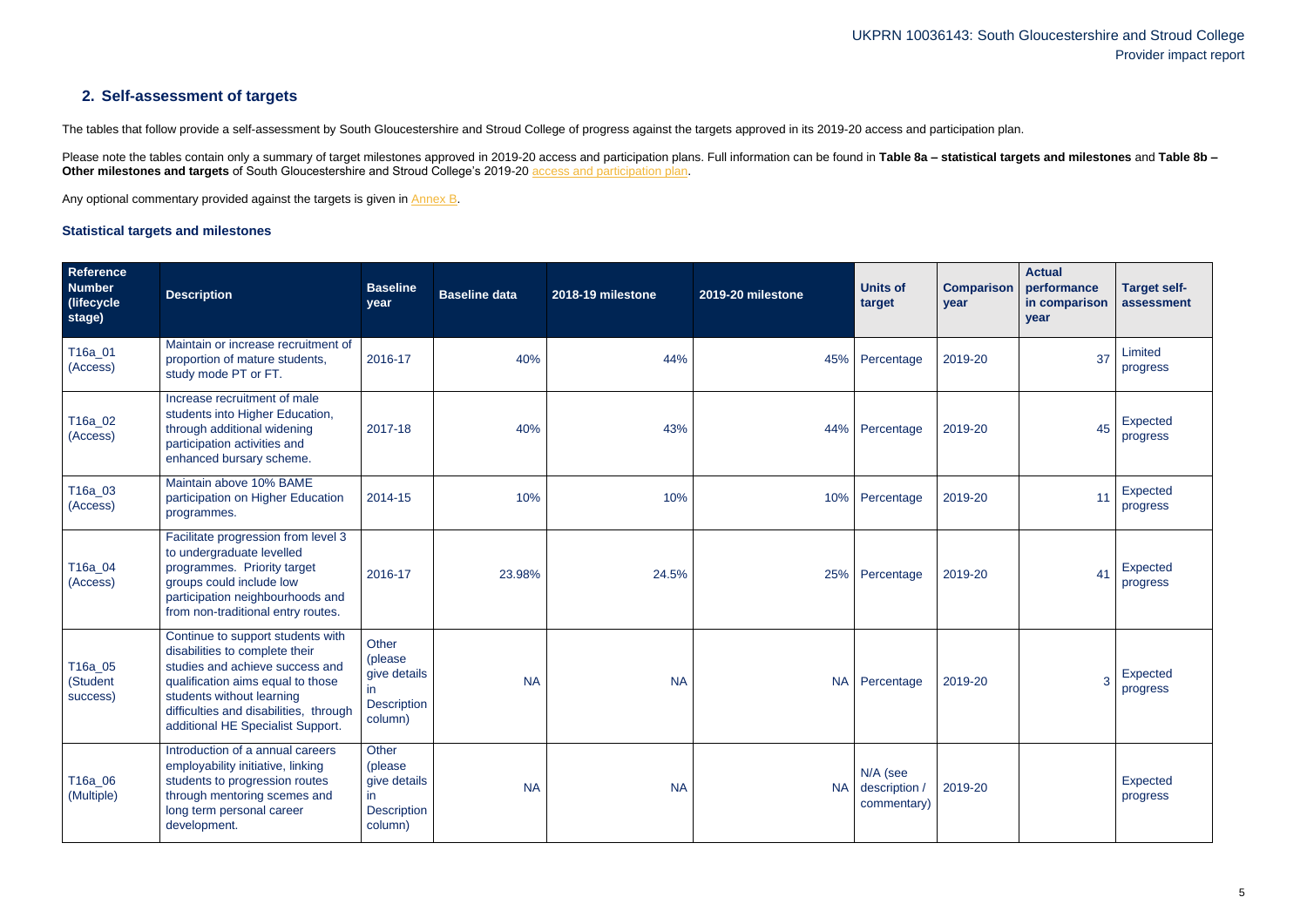# UKPRN 10036143: South Gloucestershire and Stroud College Provider impact report

| All students in receipt of DSA will<br>$\vert$ T16a_07<br>have an initial one to one IAG<br>(Student<br>meeting to ensure appropriate<br>success)<br>support plan in in place. | 2016-17 | 80% | 100% |  | 100% Percentage | 2019-20 | 100 | Expected<br>progress |
|--------------------------------------------------------------------------------------------------------------------------------------------------------------------------------|---------|-----|------|--|-----------------|---------|-----|----------------------|
|--------------------------------------------------------------------------------------------------------------------------------------------------------------------------------|---------|-----|------|--|-----------------|---------|-----|----------------------|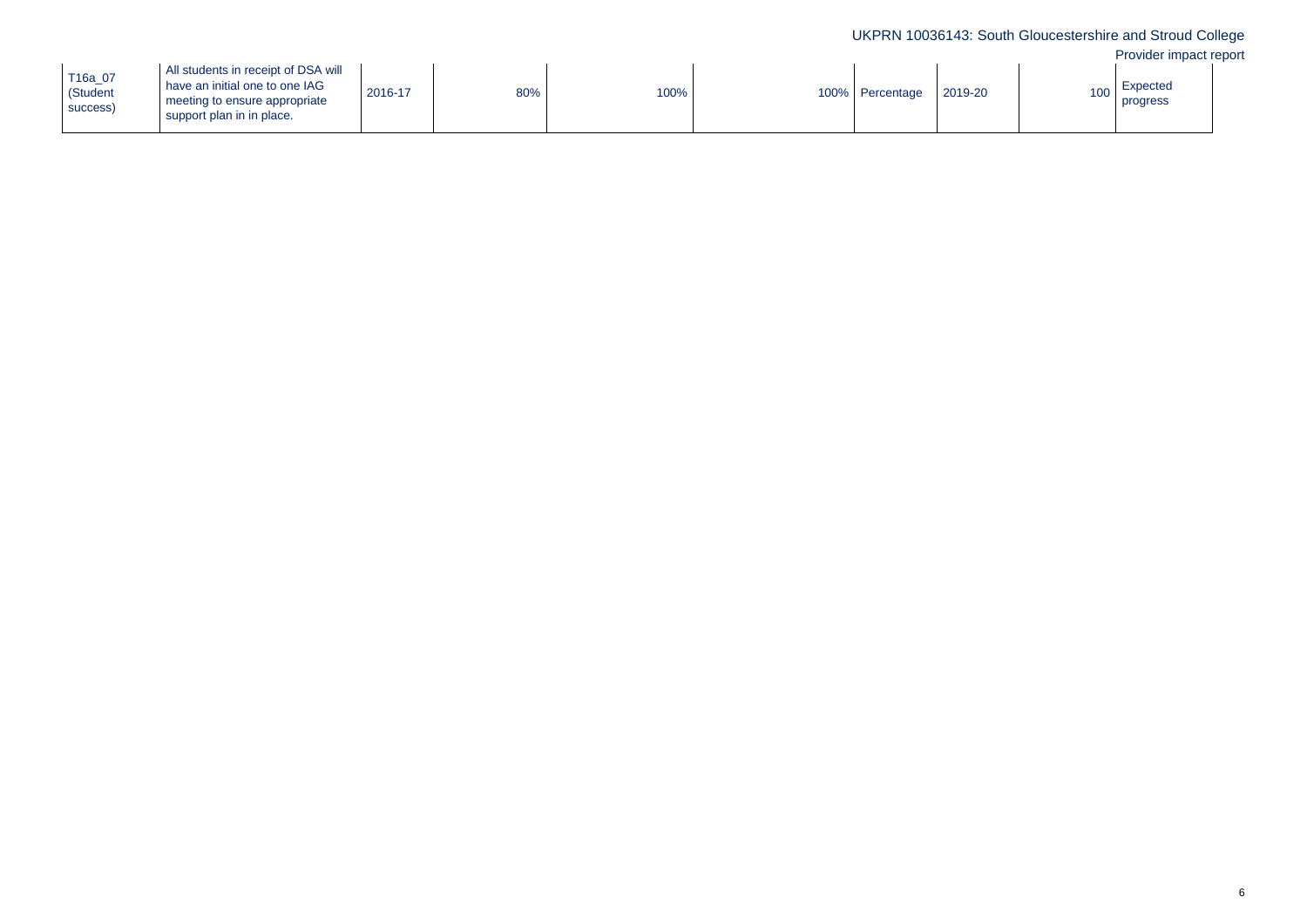# UKPRN 10036143: South Gloucestershire and Stroud College Provider impact report

# **Other milestones and targets**

| <b>Reference</b><br><b>Number</b><br>(lifecycle<br>stage) | <b>Description</b>                                                                                                                                                                                                                                                                                                                                                                                            | <b>Baseline</b><br>year                                                           | <b>Baseline data</b> | 2018-19 milestone | 2019-20 milestone | <b>Units of</b><br>target                   | <b>Comparison</b><br>year | <b>Actual</b><br>performance<br>in comparison<br>year | <b>Target self-</b><br>assessment |
|-----------------------------------------------------------|---------------------------------------------------------------------------------------------------------------------------------------------------------------------------------------------------------------------------------------------------------------------------------------------------------------------------------------------------------------------------------------------------------------|-----------------------------------------------------------------------------------|----------------------|-------------------|-------------------|---------------------------------------------|---------------------------|-------------------------------------------------------|-----------------------------------|
| T16b_01<br>(Access)                                       | Continue to provide 4 large<br>employment and progression<br>careers events attracting from a<br>wide range of state schools with<br>attendance from many<br>collaborative partners and<br>supported by existing Higher<br>Education students. Maintain the<br>capacity of reaching 4000+<br>students years 9, 10, 11 and 12.                                                                                 | 2016-17                                                                           | 4000                 | 4000              | 4000              | Headcount                                   | 2019-20                   | 1100                                                  | Limited<br>progress               |
| T16b_02<br>(Student<br>success)                           | Launch the SGS Inspiring Futures<br>Scheme to support existing Higher<br><b>Education Students participating in</b><br>peer mentoring. To improve<br>retention and student success<br>through confidence building,<br>developing employability skills and<br>students feeling of belonging to the<br>college. This will also improve the<br>aspirations of young potential<br>entrants into Higher Education. | 2016-17                                                                           | $\overline{0}$       | 6                 | 8                 | Headcount                                   | 2018-19                   | 6                                                     | Limited<br>progress               |
| T16b_03<br>(Access)                                       | Currently engaged with 74 schools<br>across the region, regular talks<br>provided at 6 of the locations on<br><b>Higher Education and Higher</b><br>Apprenticeships. Aspirations to<br>increase this service and<br>awareness of progression<br>opportunities.                                                                                                                                                | 2016-17                                                                           | 6                    | $\boldsymbol{8}$  | 9                 | Headcount                                   | 2019-20                   | 9                                                     | Expected<br>progress              |
| T16b_04<br>(Progression)                                  | Further development of<br>collaborative links with the<br>strategic Alliance partners.                                                                                                                                                                                                                                                                                                                        | Other<br>(please<br>give details<br>$\mathsf{I}$<br><b>Description</b><br>column) | <b>NA</b>            | <b>NA</b>         |                   | N/A (see<br>NA description /<br>commentary) | 2018-19                   |                                                       | Expected<br>progress              |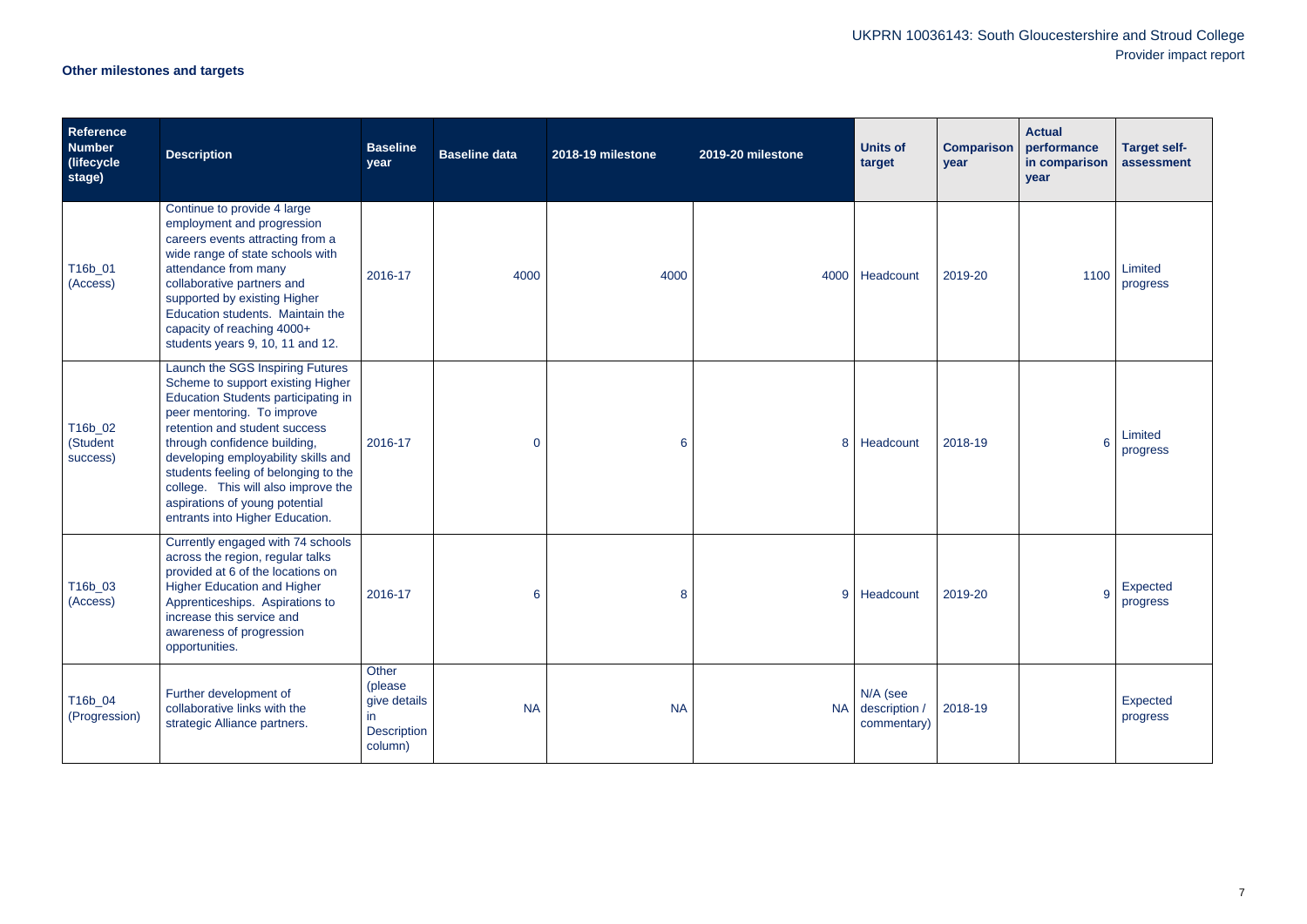## **3. Investment commitments**

### **3.1. Access and participation investment for the last audited year**

Please note that some differences in predicted vs actual spend may be due to reporting differences between academic and financial years.

| Financial year           | 2019-20             |                    |                  |  |  |  |
|--------------------------|---------------------|--------------------|------------------|--|--|--|
|                          | Predicted spend (£) | Actual spend $(E)$ | Difference (ppt) |  |  |  |
| Access investment        | £31,000.00          | £97,068.00         | 213%             |  |  |  |
| <b>Financial Support</b> | £64,000.00          | £100,483.00        | 57%              |  |  |  |

## **4. Action plan**

Where progress was less than expected South Gloucestershire and Stroud College has made the following commitments to increase the rate of progress against their targets.

| <b>Reference</b><br><b>Number</b> | Steps that will be taken in the future to make expected progress against<br>target                                                                                                                                                                                        |
|-----------------------------------|---------------------------------------------------------------------------------------------------------------------------------------------------------------------------------------------------------------------------------------------------------------------------|
| T16a 01                           | Measuring the success of different study entry points, continue to develop new<br>level 3 part-time courses to support adults progression into level 4 and above,<br>mature student open events and a mature student working group to review<br>approaches and marketing. |
| T16b_01                           | We have plans in place to run the onsite event again, howveer seeking additional<br>funding.                                                                                                                                                                              |
| T16b 02                           | Ensure roles form part of induction and a newly developed HE student hub to<br>bring all course reps together on one campus.                                                                                                                                              |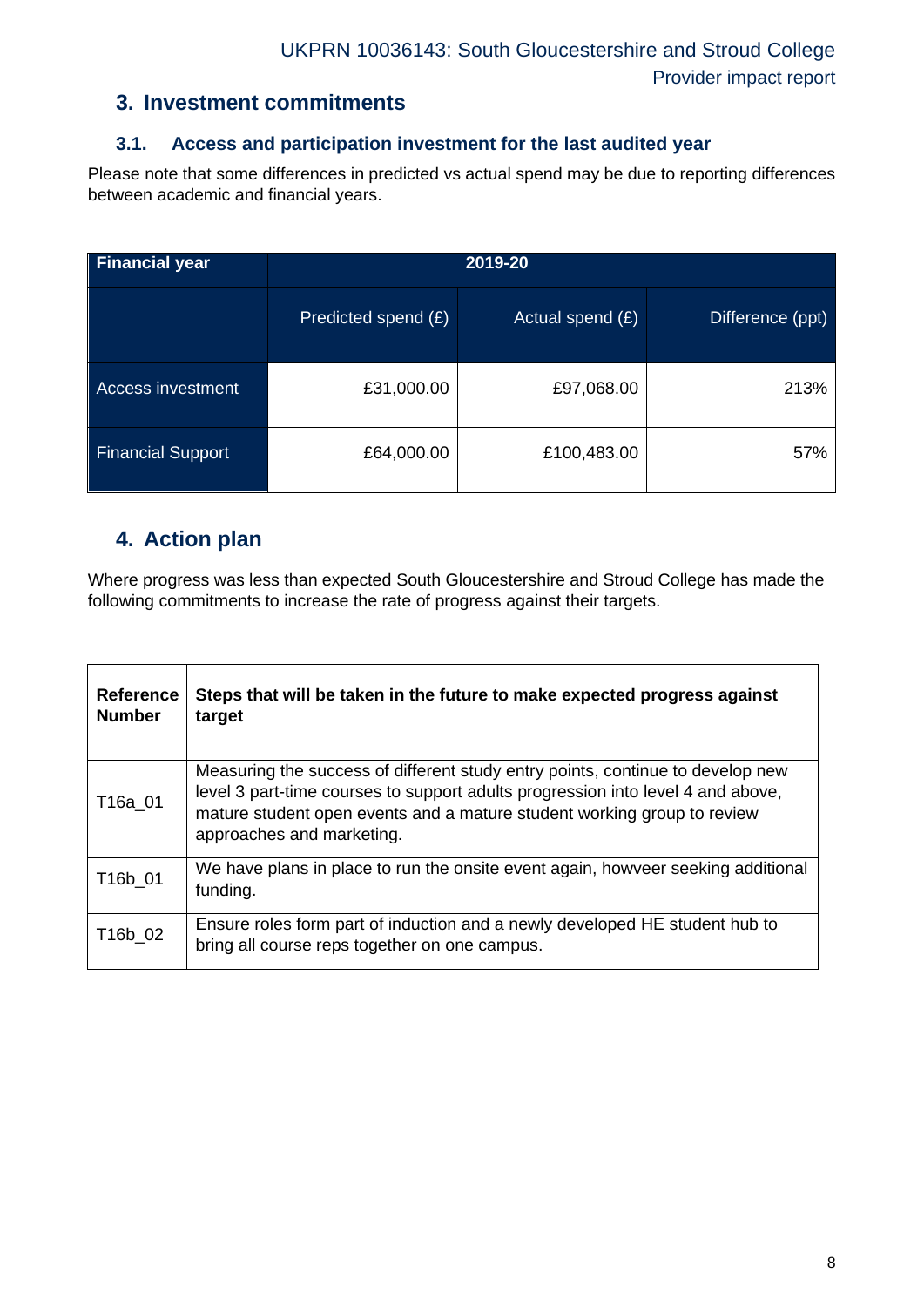# **5. Confirmation**

South Gloucestershire and Stroud College confirms that:

| Student engagement                                                                                                                                                                                                                                                 |  |  |  |  |  |
|--------------------------------------------------------------------------------------------------------------------------------------------------------------------------------------------------------------------------------------------------------------------|--|--|--|--|--|
| Have you worked with your students to help them complete the access and participation plan<br>monitoring student submission?                                                                                                                                       |  |  |  |  |  |
| <b>No</b>                                                                                                                                                                                                                                                          |  |  |  |  |  |
| Have you engaged with your student body in the design, evaluation, and monitoring of the plan?                                                                                                                                                                     |  |  |  |  |  |
| Yes                                                                                                                                                                                                                                                                |  |  |  |  |  |
| Verification and sign off                                                                                                                                                                                                                                          |  |  |  |  |  |
| South Gloucestershire and Stroud College has confirmed that the information included in this<br>impact report is accurate, that it has been compiled in line with OfS guidance, and that it is being<br>submitted on behalf of the governing body of the provider. |  |  |  |  |  |
| Yes                                                                                                                                                                                                                                                                |  |  |  |  |  |
| Accountable officer sign off                                                                                                                                                                                                                                       |  |  |  |  |  |
| Kevin Hamblin<br>Name                                                                                                                                                                                                                                              |  |  |  |  |  |
| <b>Position</b><br>CEO (Accountable Officer)                                                                                                                                                                                                                       |  |  |  |  |  |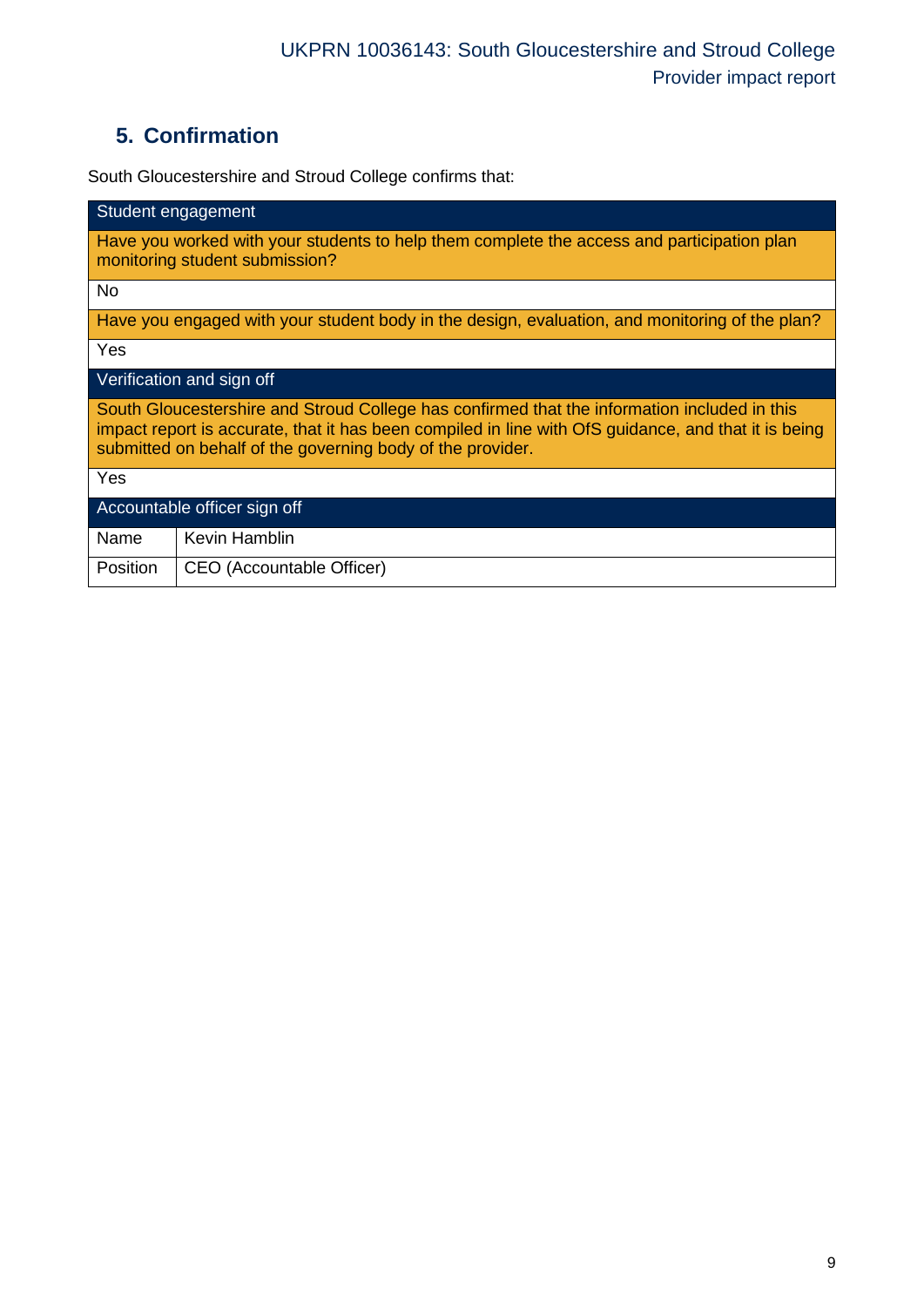### **Annex A: Commentary on progress against targets**

South Gloucestershire and Stroud College's commentary where progress against targets was less than expected.

#### **Target reference number: T16a\_01**

How have you met the commitments in your plan related to this target?

We have not met the target due to the original target incorrectly including top-up students, this therefore set a baseline that was too high.

Have you taken any additional steps other than that detailed in the plan to reach the selected milestone?

Since the target was set we have completed a significant review of the curriculum and the development of the HE programmes. Additionally have also developed additional pathways for adults including; new Access to HE courses, new online and blended learning routes, and additional PT routes offering stepping stones to higher level progression. These have been produced to offer various entry points to higher levelled study and offering bite sized learning opportunities. We have also increased the careers service we offer to mature students at FE level, and developed an automatic signposting and progression system to support adult learners developing a study path.

#### **Target reference number: T16b\_01**

How have you met the commitments in your plan related to this target?

Due to a lack of external local authority and HEi funding the on site 'Ambitions' event has not been able to currently take place.

Have you taken any additional steps other than that detailed in the plan to reach the selected milestone?

Limited progress could take place in capturing all students at large campus events. However, 1100 students did engage at Key Stage 4 during the academic year across campuses

#### **Target reference number: T16b\_02**

How have you met the commitments in your plan related to this target?

Due to the pandemic this was tricky to fully embed, we did however successfully support in 4 course areas.

Have you taken any additional steps other than that detailed in the plan to reach the selected milestone?

We would have met the target, howvever some students did not feel they had the capcity uring the pandemic.